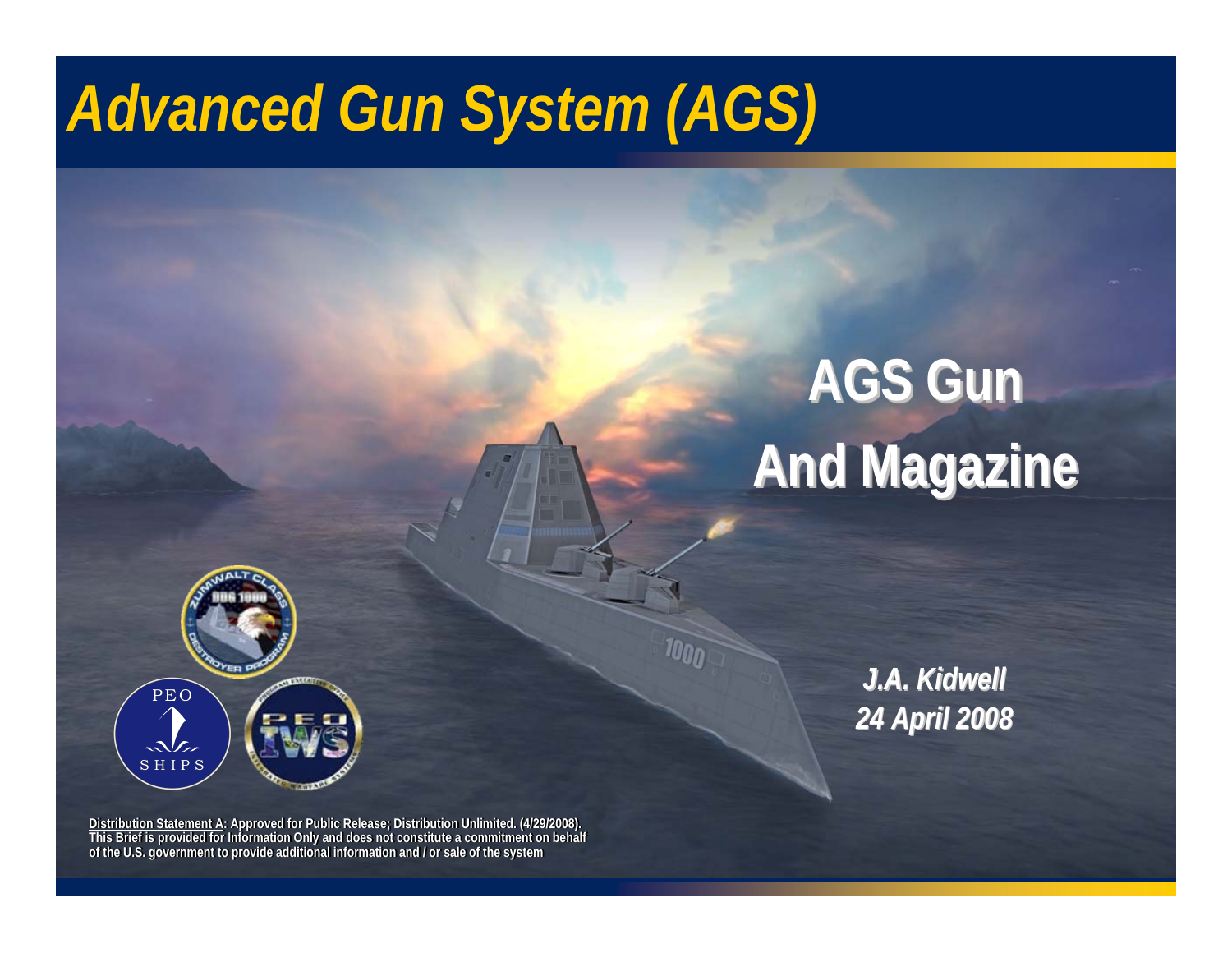## *AGS Background*

- ♦ **Mission:** 
	- **Destruction, interdiction, suppression and other fire support missions to support ground and expeditionary forces**
- ♦ **Platform:**
	- **DDG1000**
- ♦ **Employment:**
	- − **Engage enemy land targets at long range with precise, high volume fire support**
- ♦ **Description:**
	- − **155mm automated gun system which includes:**
		- **Fully Automated magazine**
		- **Unmanned gun mount**
		- **GPS guided projectile**
		- **Pallet (transport & storage)**
- ♦ **Contractors: BAE Systems, GDATP, LMCO**



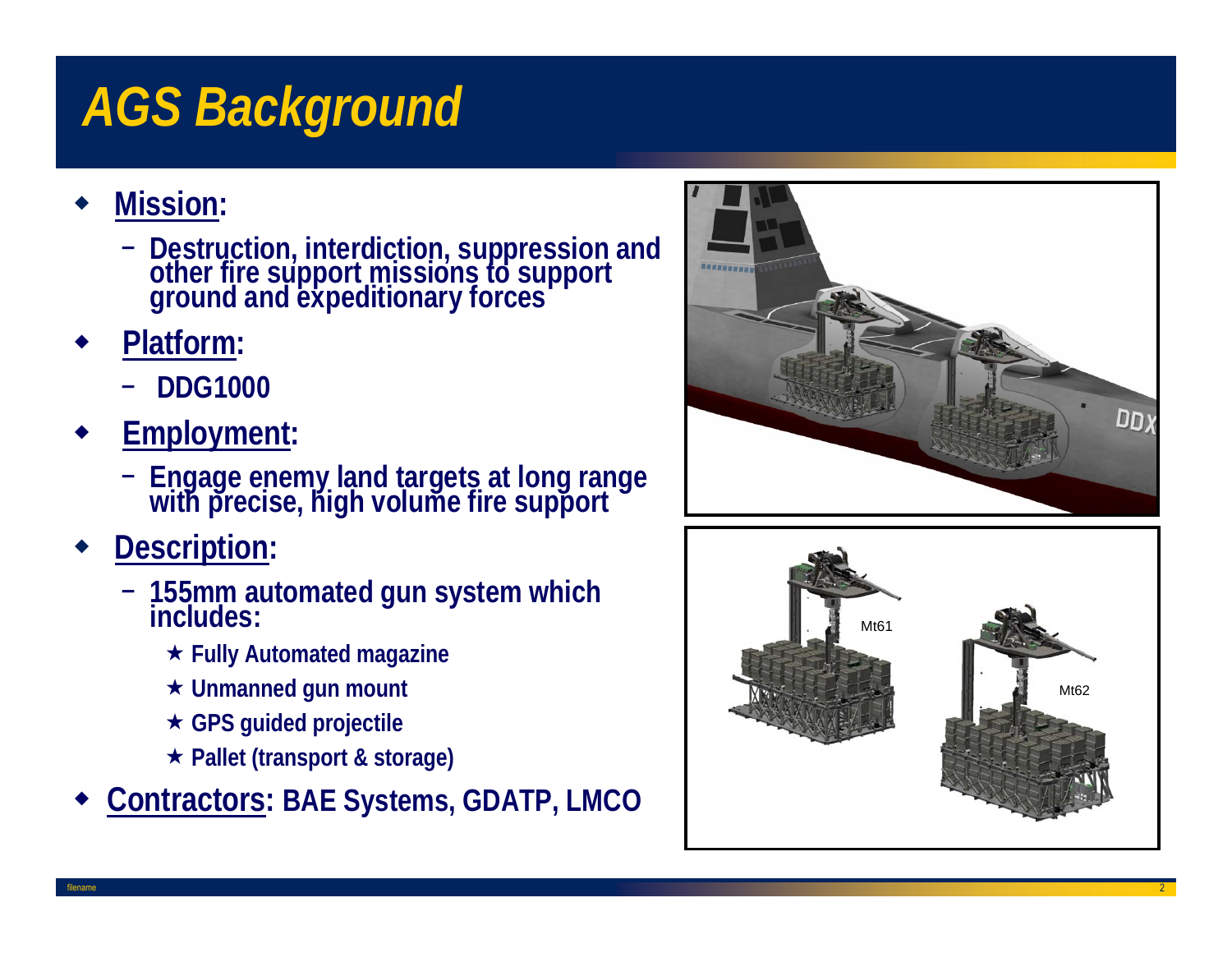## *AGS Key Requirements*

| (U) Key AGS Element Performance and Operational Requirements |                                                                                    |                                                                                                                                                                                                                |
|--------------------------------------------------------------|------------------------------------------------------------------------------------|----------------------------------------------------------------------------------------------------------------------------------------------------------------------------------------------------------------|
| <b>Parameter</b>                                             | <b>Performance Requirement</b>                                                     | <b>AGS Design Features</b>                                                                                                                                                                                     |
| <b>Magazine Capacity</b>                                     | 600 LRLAP rounds per ship<br>(minimum).                                            | 8-Round Pallets and Capacity for 75 Pallets (minimum).                                                                                                                                                         |
| Signatures (RCS and<br>Infrared [IR])                        | Use design practices that minimize<br>ship signatures.                             | Low signature shield design for gun mount – hides the barrel eliminating the major<br>RCS signature source for AGS.<br>AGS baseline incorporates ship-level design guidance concerning signature<br>reduction. |
| <b>Maximum Land Attack</b><br>Range                          | > 63 nautical miles (nm).                                                          | 155 mm, 62 Caliber Gun and Rocket Assisted, Guided, Projectiles                                                                                                                                                |
| Max. Rate-of-<br>Fire/Sustained Rate-of-<br>Fire             | 10 rounds/minute                                                                   | Fully Automated Magazine and Liquid Cooled Barrel                                                                                                                                                              |
| Accuracy (Land Attack)                                       | Classified.                                                                        | LRLAP has precise targeting by using a Global Positioning System (GPS) guidance<br>system with a backup Inertial Navigation System (INS) guidance system.                                                      |
| Lethality                                                    | Provide equivalent lethality to that of<br>current 155 mm gun M795 ordnance.       | Arena tests conducted confirm performance.                                                                                                                                                                     |
| <b>Multiple Rounds</b><br>Simultaneous Impact                | Provide MRSI capability of 6 LRLAP<br>rounds within 1 sec. from 36 nm to 67<br>nm. | AGS will be capable of achieving the specified MRSI effect with its LRLAP guided<br>projectile.                                                                                                                |
| <b>Replenishment Modes</b>                                   | At-sea or in port.                                                                 | Design enables at-sea and in port replenishment of AGS pallets                                                                                                                                                 |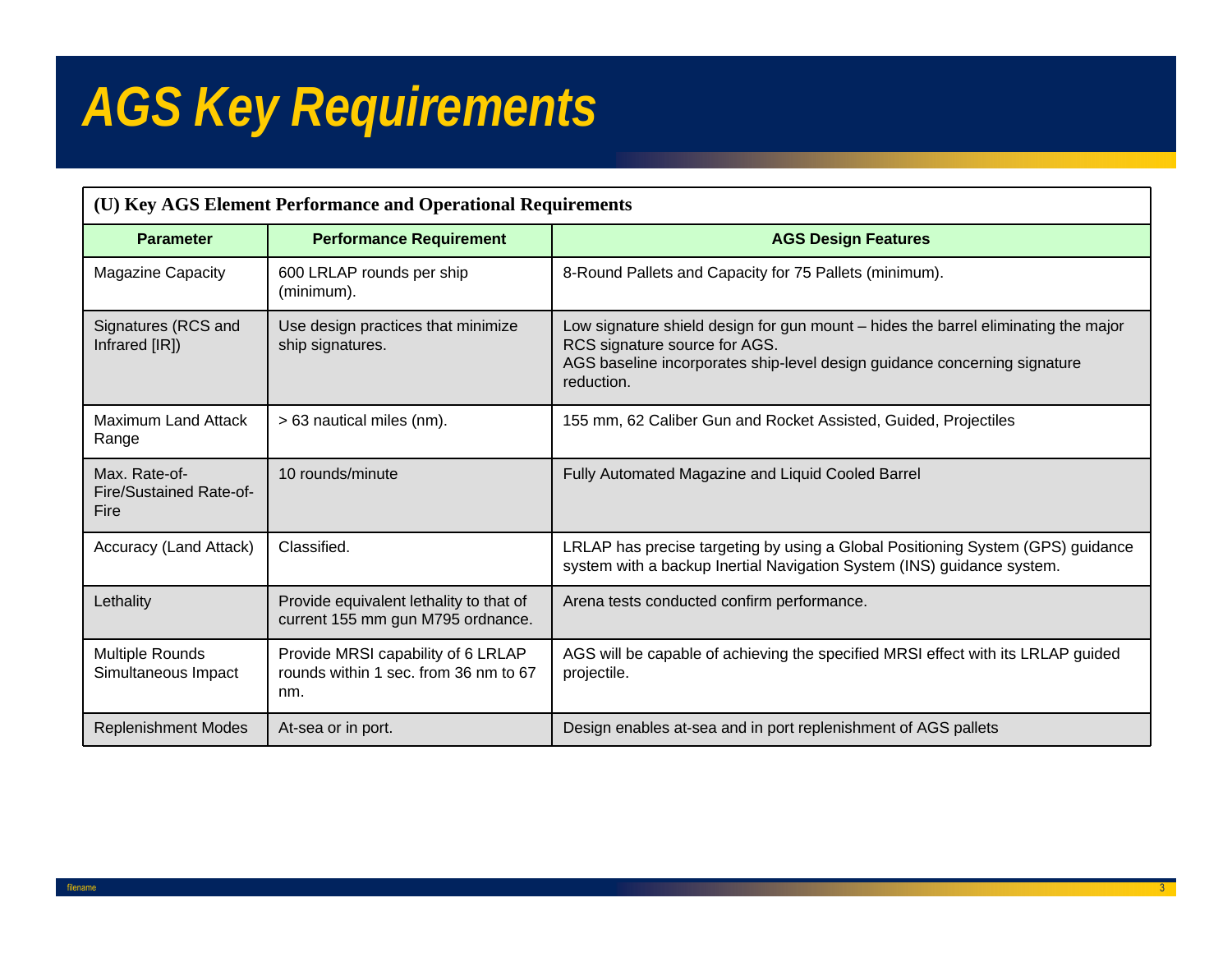#### *ADVANCED GUN SYSTEM MAJOR COMPONENTS*



**AGS MT61 Magazine**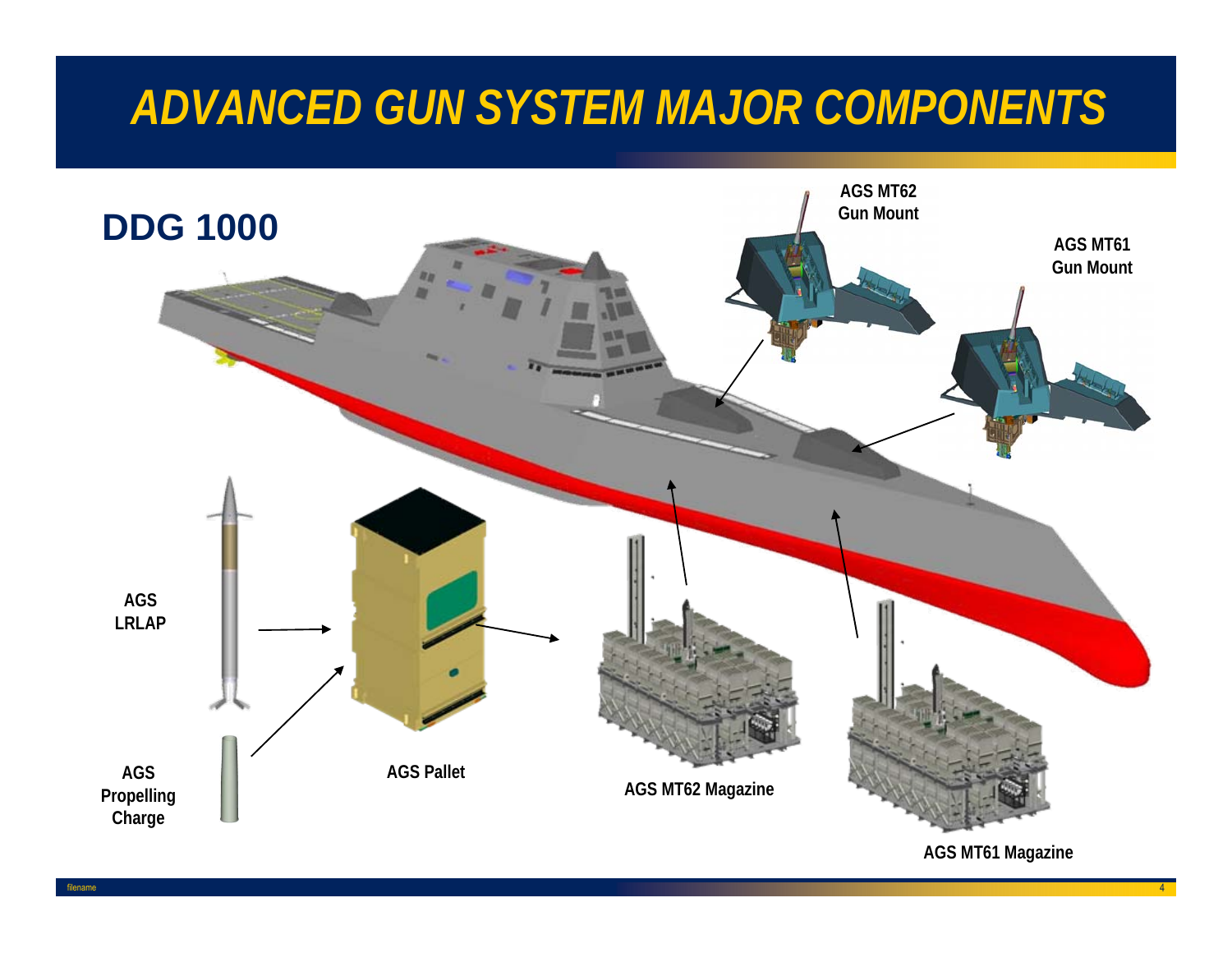#### *AGS Gun Mt Overview*

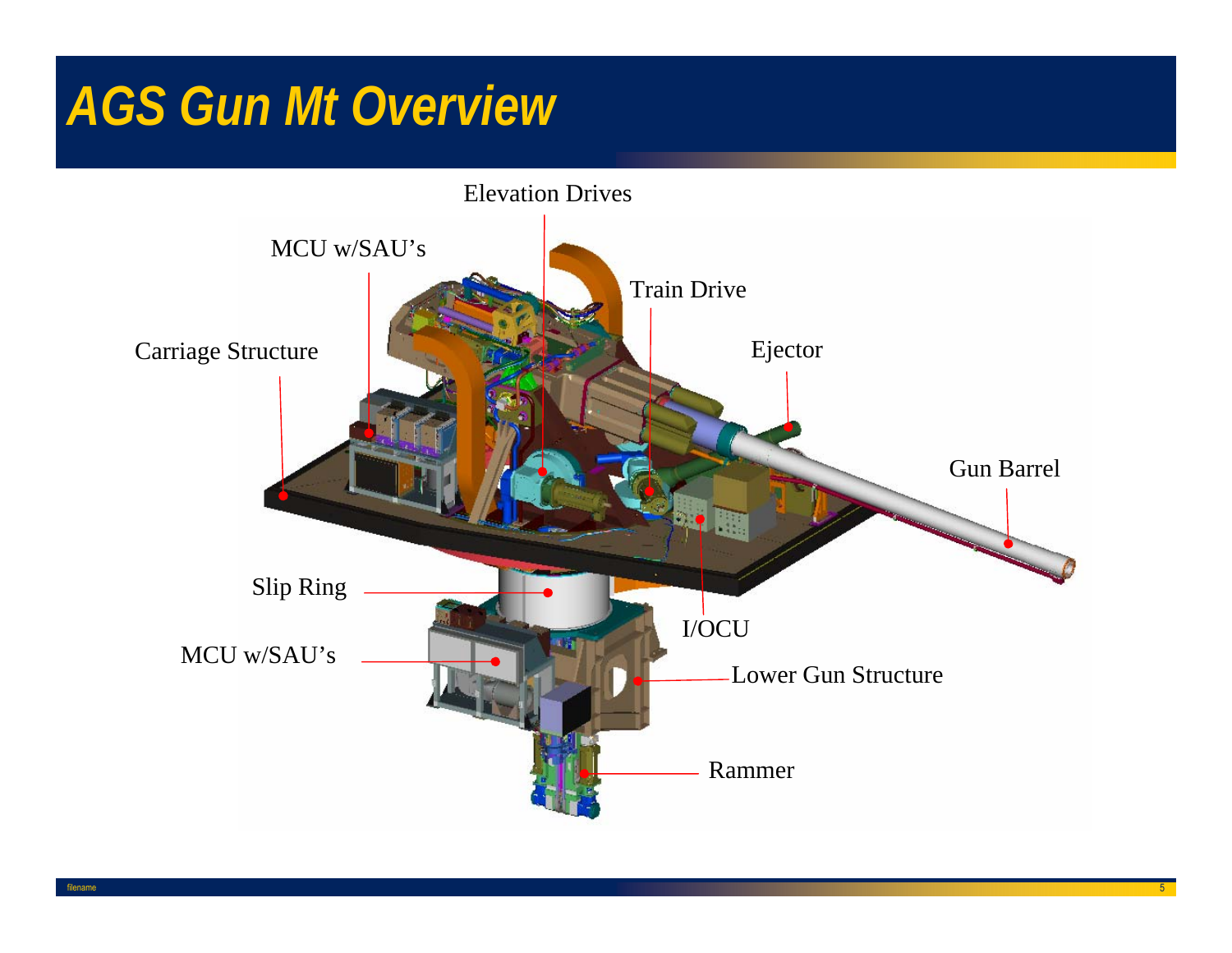### *AGS Magazine Overview*

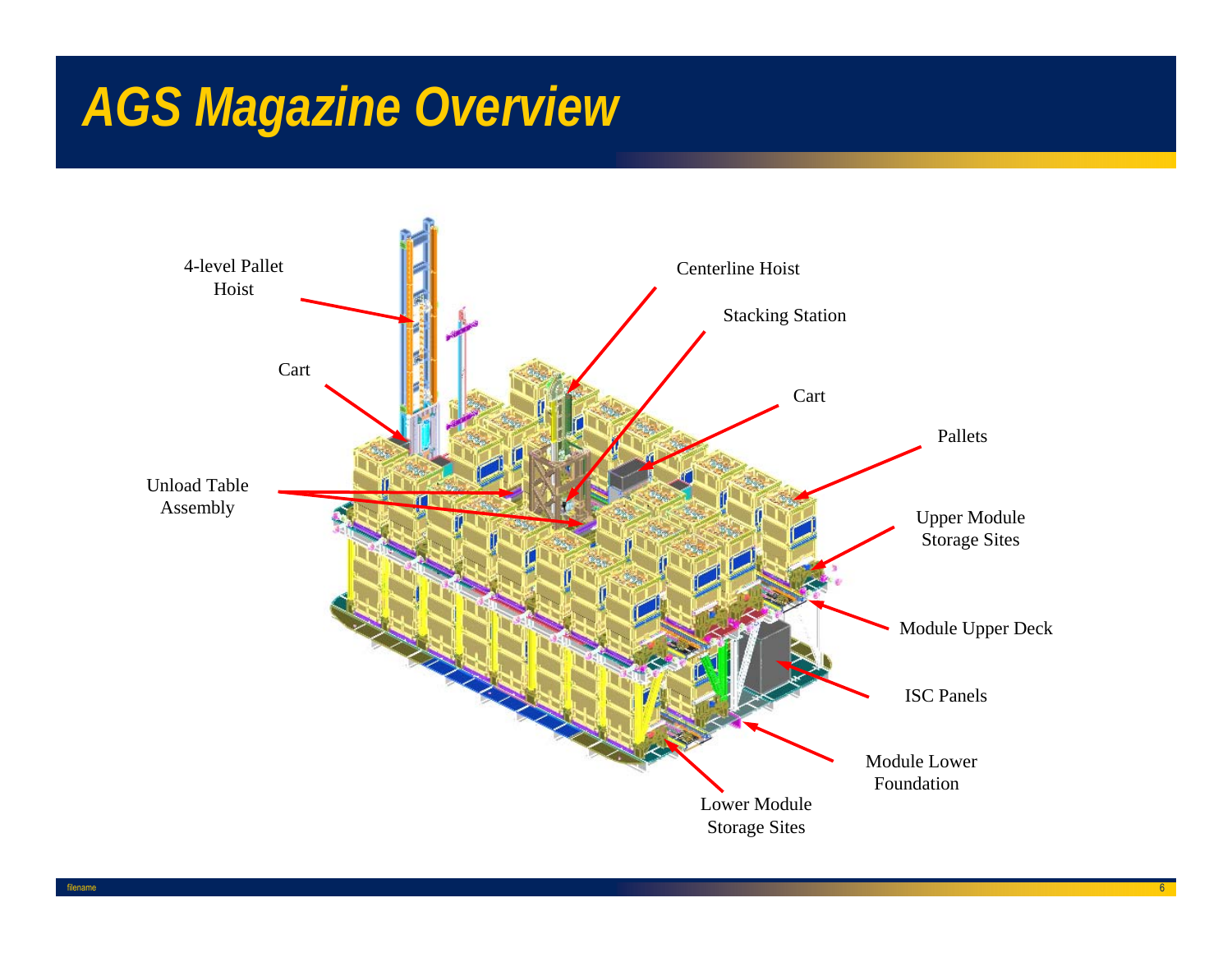#### *AGS Pallet Overview*

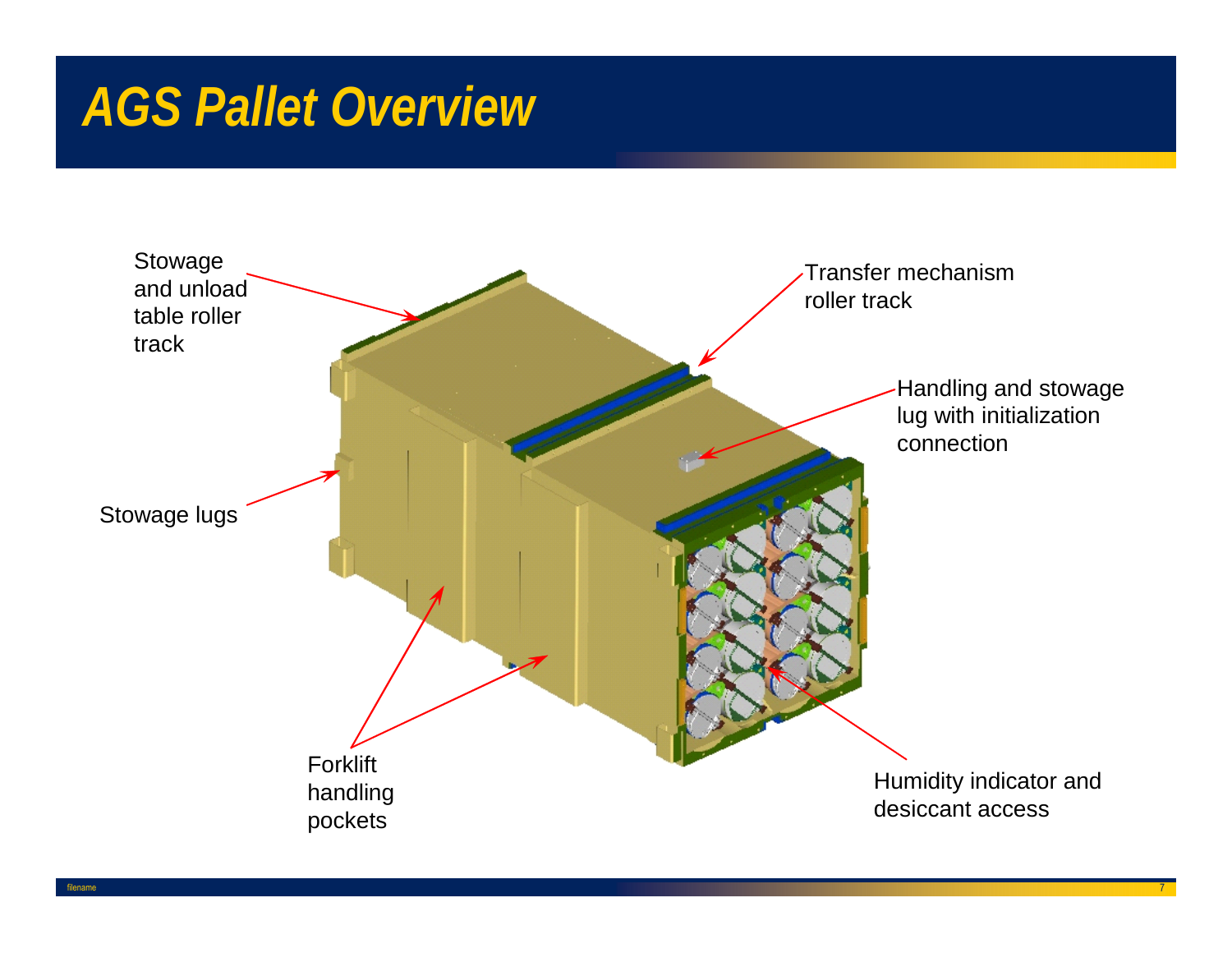## *Advanced Gun System (AGS) & Magazine*



#### **Accomplishments**

**Component testing to validate design**

 **Gun and Magazine single axis testing (SAT), multi-axis testing (MAT), and factory acceptance testing (FAT) complete**

 **Gun mount and magazine integrated testing at Dugway, UT Land-Based Test Site** 

 **Verified maximum rate of fire of 10 rounds per minute Verified maximum rate of fire in 8-round bursts Verified magazine capable of unloading all 8 complete rounds from pallet in 45 seconds or less**





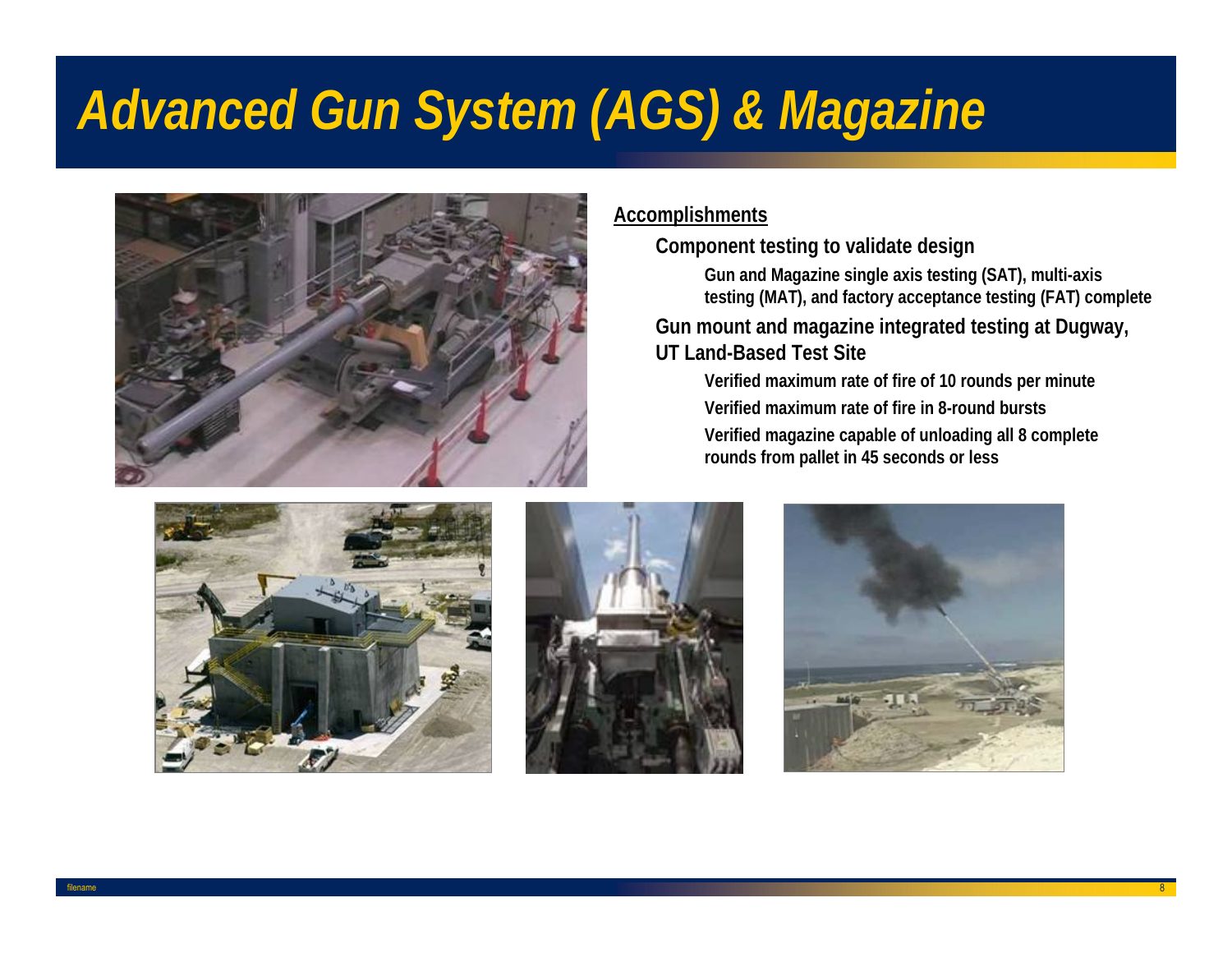#### *AGS Fire Control*

- $\bullet$  **Provides a set of services to support the planning and execution of EAGS engagements**
	- − **Estimation of number of rounds and estimated effectiveness**
	- − **Determination of target aim points and fuzing**
	- − **Calculation of firing solutions**
		- **Guided and unguided projectile trajectories**
		- **Gun pointing angles**
		- $\star$ **Time of flight**
		- **Terminal conditions**
- ◆ **Supports up to 6 round AGS Multiple Round Simultaneous Impact (MRSI) engagement execution**

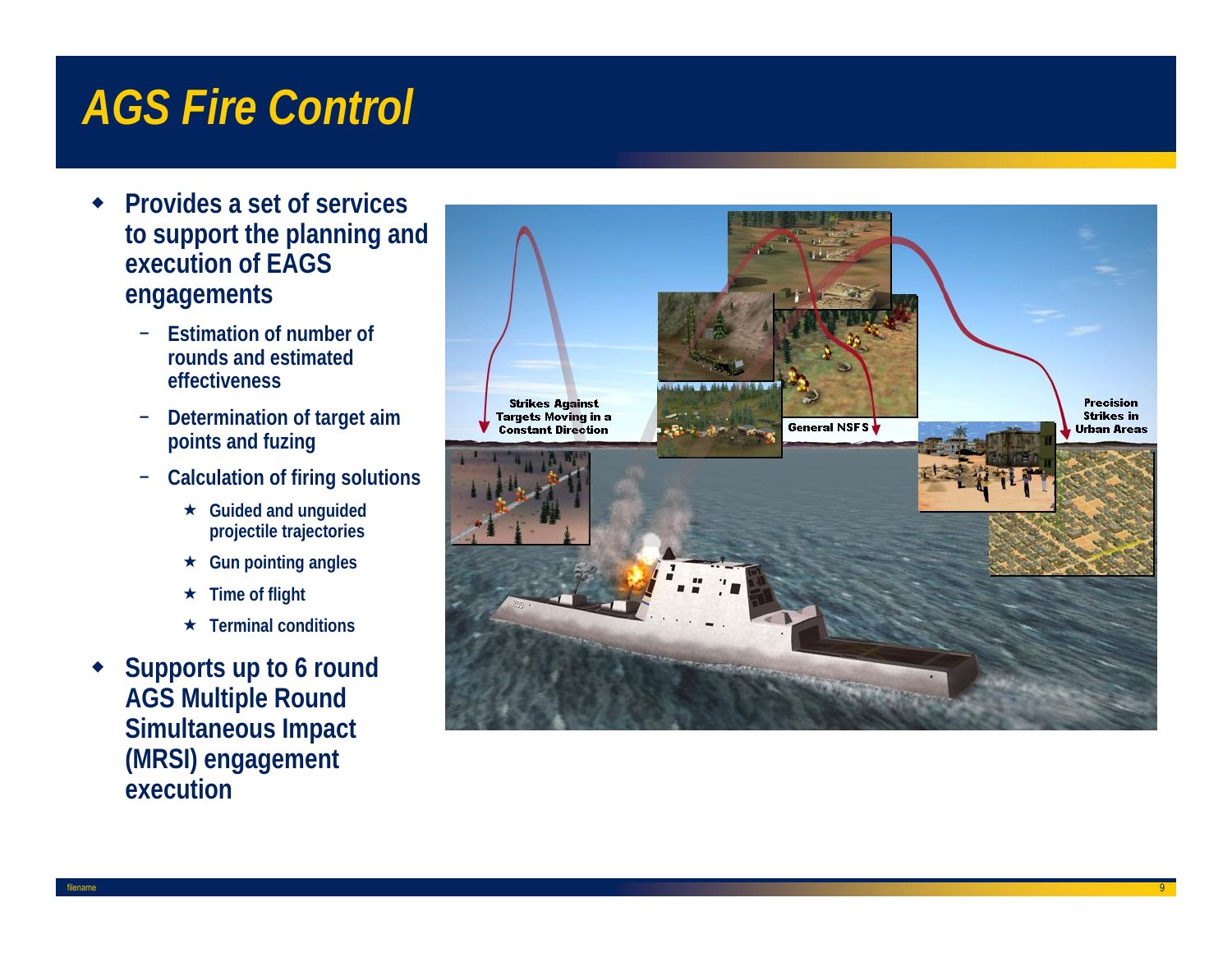## *AGS Program Schedule*



**\* Minimal effort extends through Sept 2013**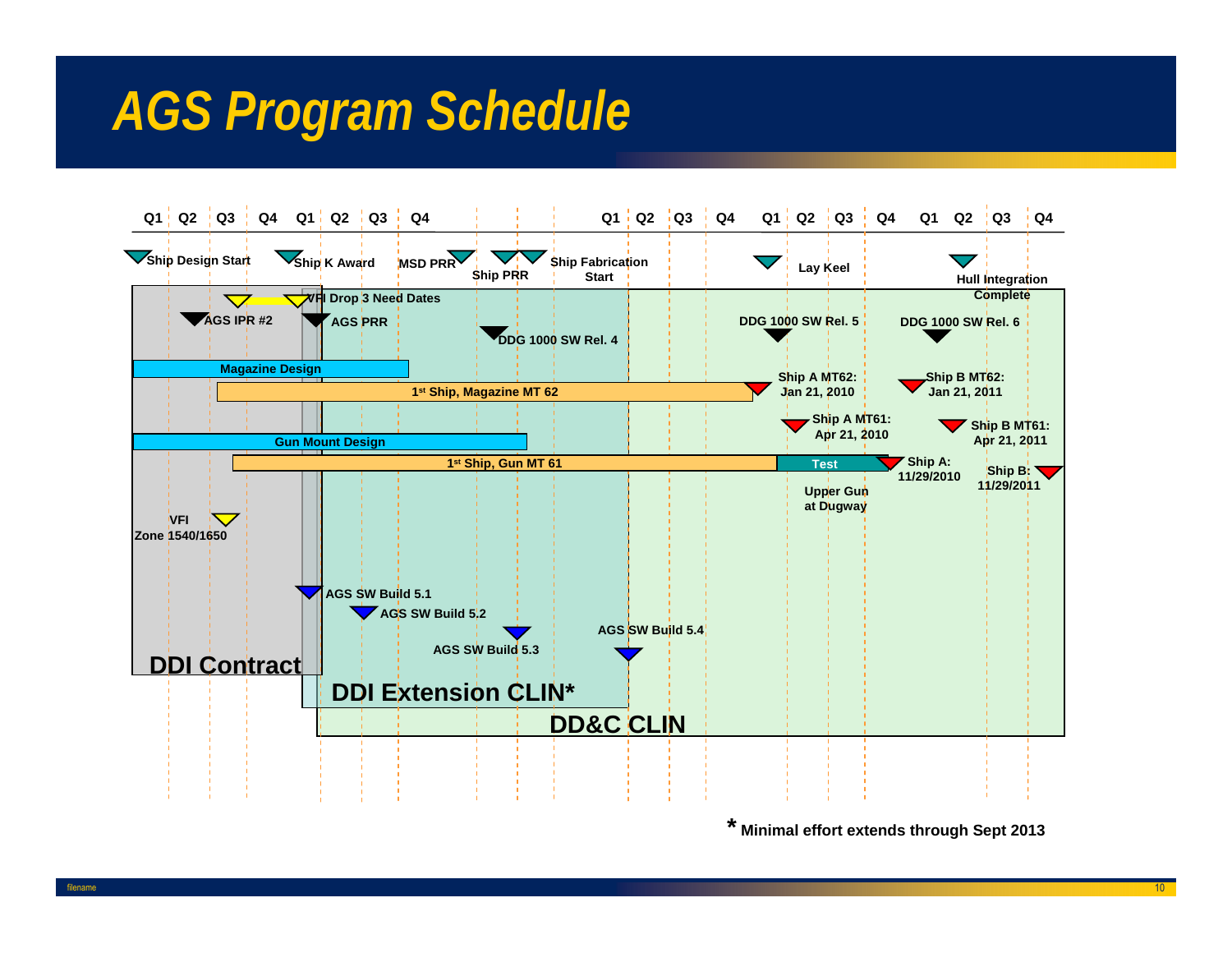

#### •Rapid Response

- •Will Deliver Precision, High Volume Fire In Support Of The Warfighter
- •High Reliability
- •Major Technologies Demonstrated Through EDM